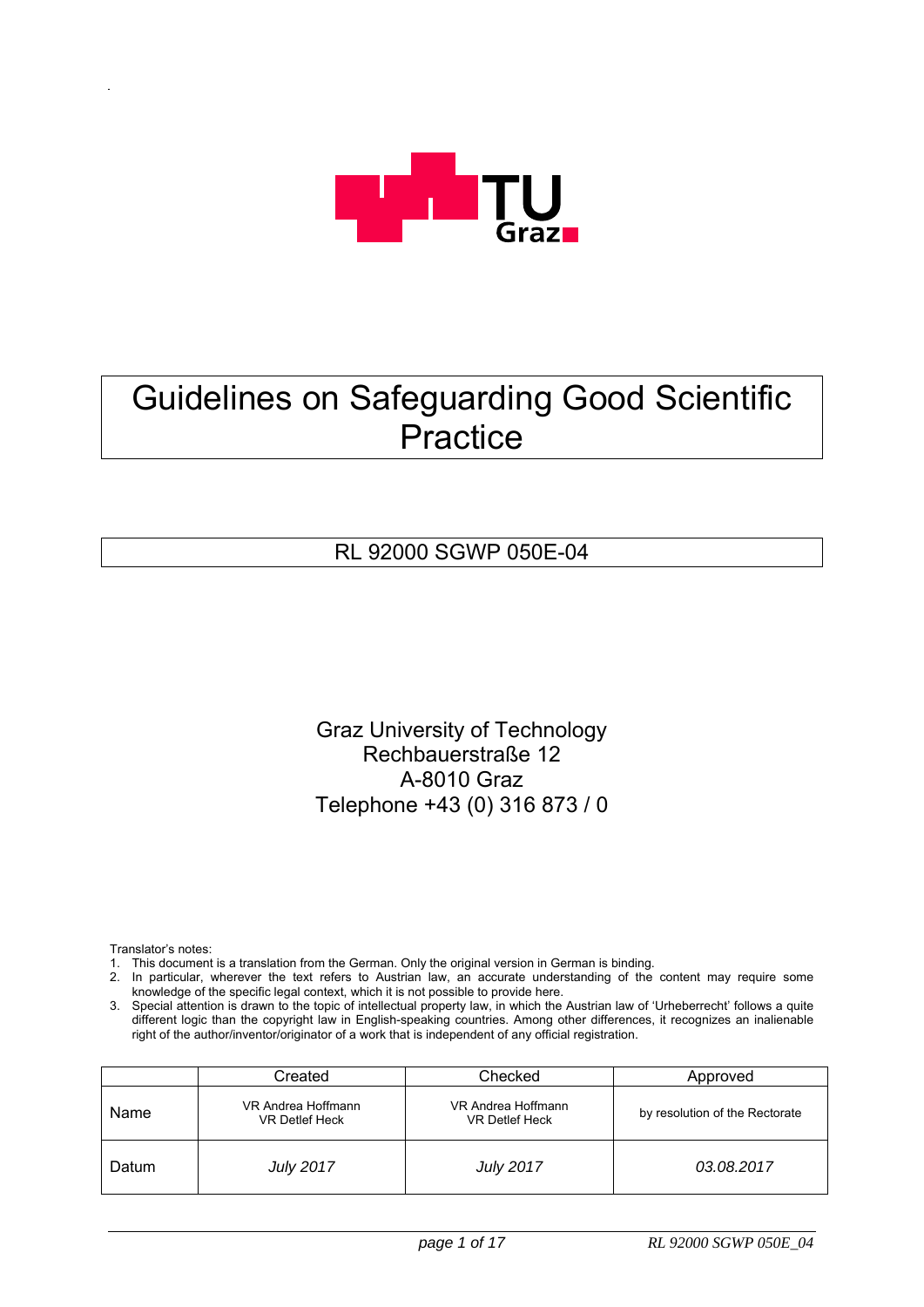

### **CONTENTS**

|                 | 1. PURPOSE                                                                                                              | 3              |  |
|-----------------|-------------------------------------------------------------------------------------------------------------------------|----------------|--|
|                 | 2. SCOPE AND APPLICABILITY                                                                                              | 3              |  |
|                 | <b>3. DISTRIBUTION LIST</b>                                                                                             | 3              |  |
|                 | 4. RECIPROCAL RELATIONSHIPS                                                                                             | 3              |  |
|                 | <b>5. RELATED DOCUMENTS</b>                                                                                             |                |  |
|                 | 6. RESPONSIBILITY FOR THE PROCESS                                                                                       | 3              |  |
|                 | 7. SOURCES                                                                                                              | 4              |  |
|                 | 8. GUIDELINES                                                                                                           | 5              |  |
|                 | § 1 - GENERAL PRINCIPLES OF GOOD SCIENTIFIC PRACTICE                                                                    | $\overline{4}$ |  |
|                 | § 2 - MANAGERIAL RESPONSIBILITY AND COOPERATION                                                                         | 5              |  |
|                 | § 3 - SUPERVISION OF STUDENTS AND JUNIOR RESEARCHERS                                                                    | 6              |  |
|                 | §4 - PRESERVATION AND ARCHIVING OF FUNDAMENTAL DATA                                                                     | 6              |  |
|                 | § 5 - SCIENTIFIC PUBLICATIONS                                                                                           | $\overline{7}$ |  |
|                 | § 6 - PLAGIARISM AND GHOSTWRITING                                                                                       | 8              |  |
|                 | §7 - PLAGIARISM TESTING OF SEMINAR PAPERS,<br><b>BACHELOR'S THESES, HIGHER DEGREE THESES</b><br>AND HABILITATION THESES |                |  |
|                 | § 8 - COMMISSION FOR SCIENTIFIC INTEGRITY AND ETHICS<br>FOR CASES OF SUSPECTED SCIENTIFIC MISCONDUCT                    | 8              |  |
|                 | §9 - PROCEDURE IN CASES OF SUSPECTED SCIENTIFIC<br>MISCONDUCT AND CONSEQUENCES IN CASES<br>OF CONFIRMED MISCONDUCT      | 11             |  |
| <b>APPENDIX</b> |                                                                                                                         | 14             |  |
|                 | BEHAVIOURS CONSIDERED TO BE SCIENTIFIC MISCONDUCT                                                                       |                |  |
|                 | <b>GUIDELINES FOR CORRECT CITATION</b>                                                                                  |                |  |
|                 | AFFIRMATION FOR THE PLAGIARISM CHECK                                                                                    |                |  |
|                 | APPLICATION FOR AN EXCLUSION OF THE USE OF MY DIPLOMA THESIS /                                                          |                |  |

MASTER'S THESIS / DOCTORAL THESIS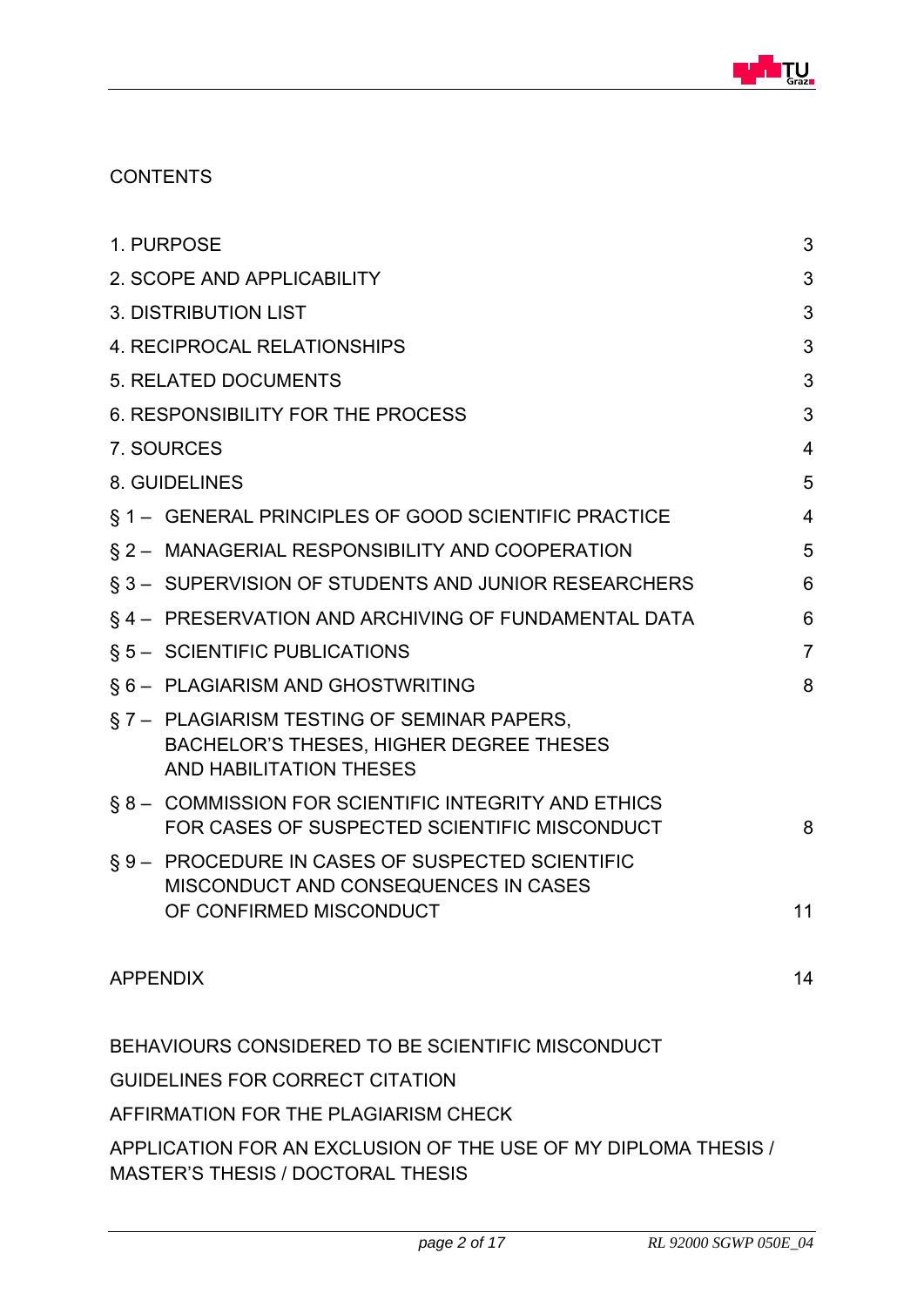

# **1. Purpose**

The purpose of the guidelines set out in this document is to systematically safeguard good scientific practice and to prevent scientific misconduct at Graz University of Technology (TU Graz). Examples of specific behaviours that are to be considered as scientific misconduct are listed in the Appendix.

# **2. Scope and Applicability**

The guidelines set out in this document are binding on all persons employed to do scientific work and on all students at TU Graz. These guidelines also apply to all persons employed to do scientific work at other companies and organizations in which TU Graz directly or indirectly holds 50% or more of the total shares. TU Graz recommends that companies in which TU Graz is a direct or indirect shareholder or partner should formally adopt the principles of these guidelines in their own name.

# **3. Distribution List**

This document is to be distributed to all persons employed to do scientific work and to all students at TU Graz, and also to all persons employed to do scientific work at the companies in which TU Graz directly or indirectly holds 50% or more of the total shareholdings.

# **4. Reciprocal Relationships**

The reciprocal relationships of the persons involved in the process described here are defined on the one hand by the responsibilities set out in the organisational structure of TU Graz and on the other by the definition of activities in the categories D, E, M, I, or A in the process description.

### **5. Related Documents**

Austrian Federal Universities Act (Bundesgesetz über die Organisation der Universitäten und ihre Studien (Universitätsgesetz 2002, UG) Federal Law Gazette I 2002/120), as currently amended. Statutes of TU Graz as currently amended.

### **6. Responsibility for the Process**

Person responsible for the process: VR Univ.-Prof. Dr.-Ing Detlef **Heck**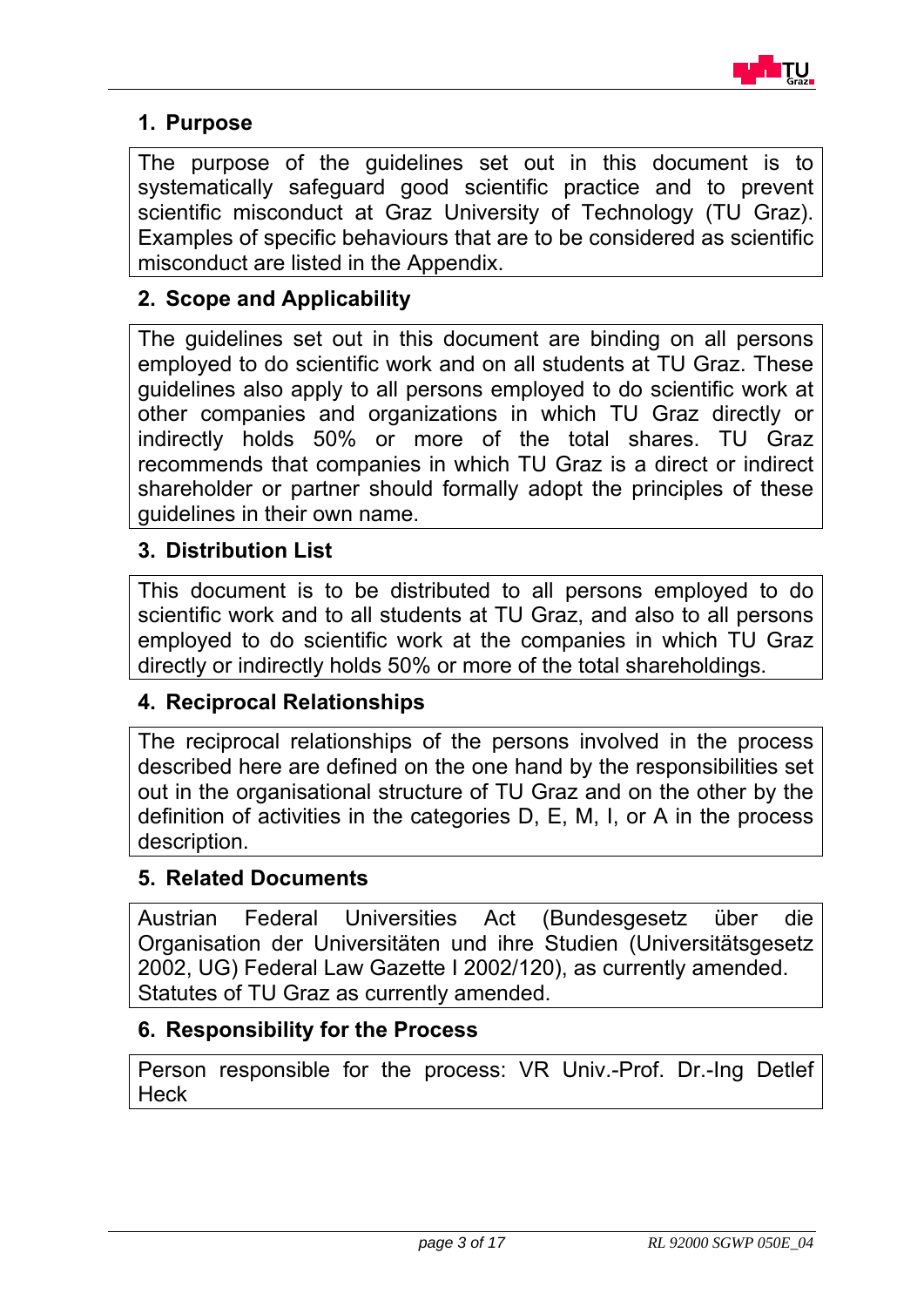

# **7. Sources**

- Recommendations of the Conference of Austrian University Rectors (ca. 2006); Resolution of the Plenary Assembly of Universities Austria of 24 February 2014
- Guidelines of the Vice-Rector for Teaching on Plagiarism, Ghostwriting and their Legal Consequences, Vienna University of Economics and Business (WU Wien), 2 April 2014
- Plagiarism in academic theses from the perspective of academic law, Vienna University of Technology (TU Wien) 2011
- Definition of plagiarism: Resolution of the Plenary Assembly of Universities Austria (in the version valid on 24 February 2014)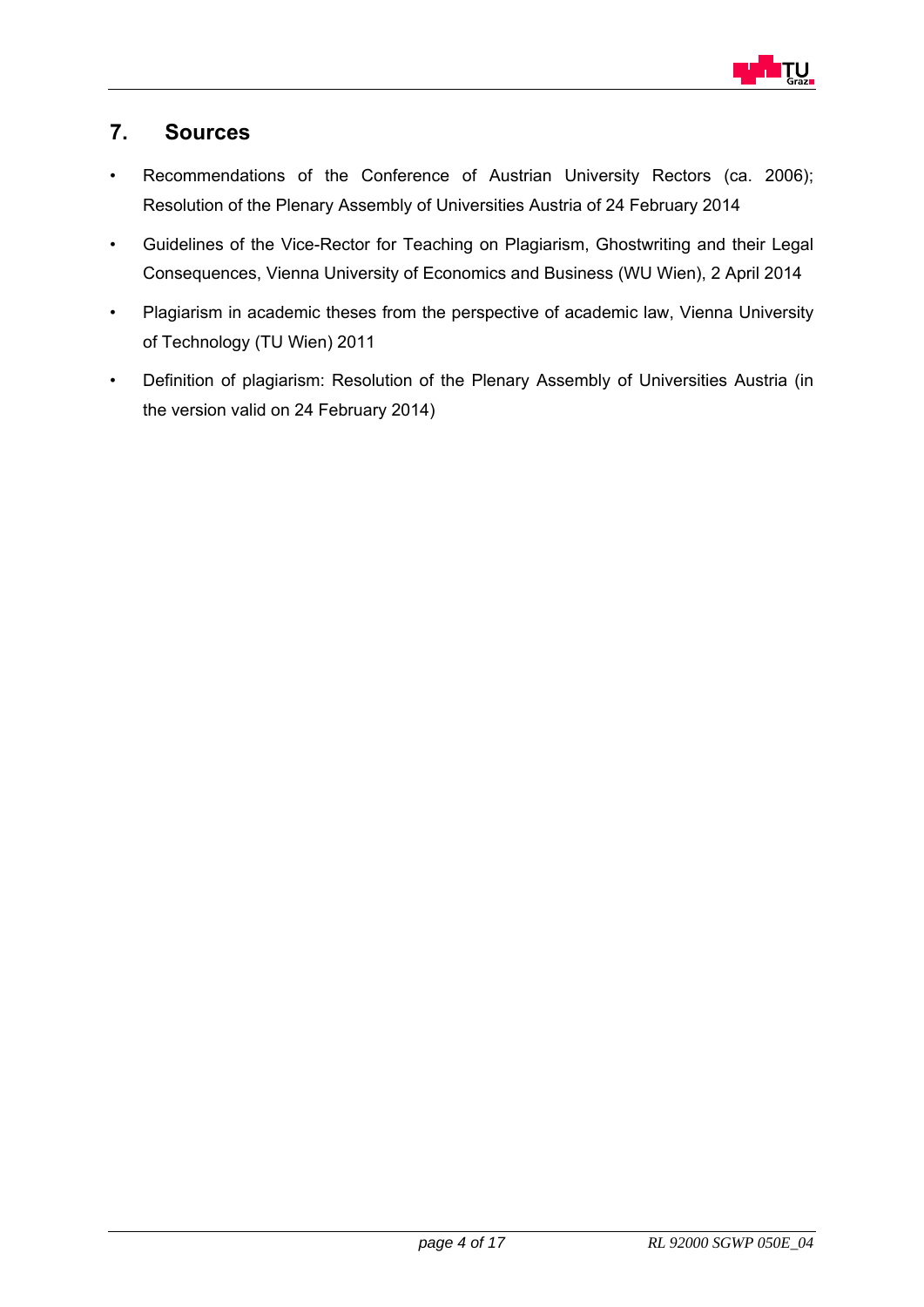

### **8. Guidelines**

### **Preamble**

Scientific honesty, integrity and the observance of the fundamental principles of good scientific practice are absolutely essential foundations of scientific work, both for the reputation of researchers and research institutions, and for the trust placed in them by the public and society in general.

In their everyday work, people doing scientific research experience pressures to deviate from correct standards of integrity and good scientific practice: these include the increase in information and the speed of communications, the intensification of competition and the trend towards quantitative evaluation of performance. To counteract these pressures and to safeguard the high scientific integrity and professionalism of its employees (both in scientific and other capacities) and of its students, TU Graz commits itself – in line with international standards – to the principles of good scientific practice specified below. The university has the duty to ensure that all of its employees and students who participate in scientific work know these principles and are aware of their responsibility to uphold them. In cases of proven scientific misconduct, TU Graz shall take effective measures to ensure that the infringements are adequately penalized.

The following guidelines are not intended in any way to replace existing legal regulations or ethical norms, but instead to provide a complementary statement of generally accepted principles of scientific ethics and to explicitly reaffirm that they are applicable to the entire university. In adopting these guidelines, TU Graz wishes to safeguard a high standard of research and of education of students and trainee researchers, and to protect against fraud and false representation in scientific work. As central requirements, these guidelines call for adequate supervision of trainee researchers and for transparency in handling data and publications.

### **§ 1 – General Principles of Good Scientific Practice**

All members of TU Graz (scientists/researchers, students and employees) have the duty to observe the general principles of scientific work and the following fundamental rules: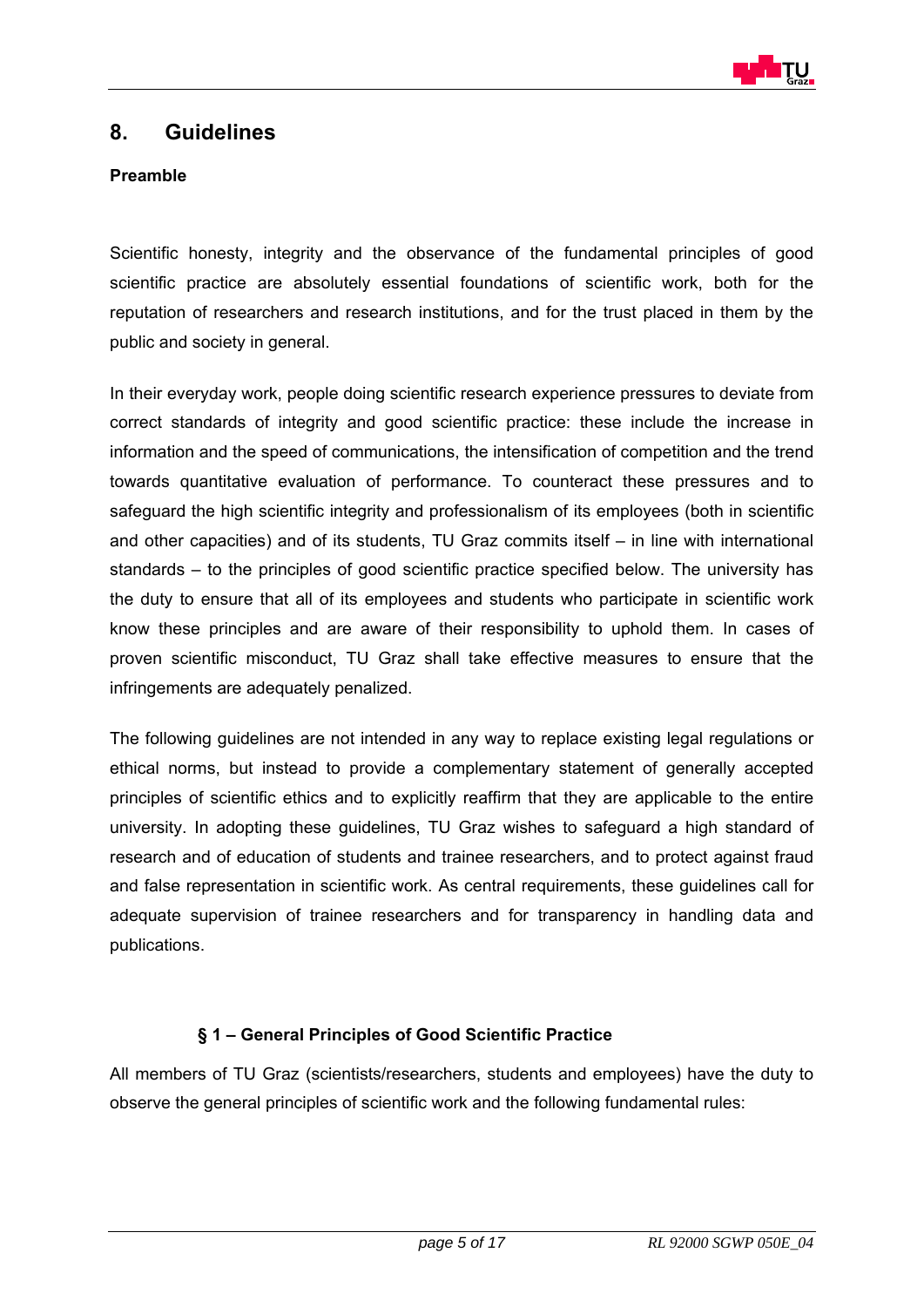

- To work lege artis, i.e. to do their scientific work in accordance with the legal regulations, ethical standards and the state of the art in their subject or discipline;
- To document results in a clear and traceable manner (ensuring secure recording and storage of the primary data);
- To always subject results to critical review (principle of systematic scepticism: openness to doubt about their own personal results or those of their own group);
- To exercise strict honesty about what work was done by colleagues, partners or competitors and to refrain from obstructing the work of others (e.g. by delaying reviews or by passing on information about scientific results which they have received confidentially);
- To take preventative measures against scientific misconduct in their own work and in the work of close colleagues and team members, observing the principles and rules described below;
- To be open to criticism by colleagues; to review the work of colleagues with due care, fairly and impartially and to decline requests to act as a reviewer if they have a conflict of interest;
- To publish (as far as possible; and otherwise make publicly available) the results of work that is publicly funded (principle of the public nature of basic research).

### **§ 2 – Managerial Responsibility and Cooperation**

(1) The leadership of an organisational unit for research (research group, department or institute) requires knowledge of the subject, attendance in person and awareness of what people in the group are doing, and can only be exercised responsibly with knowledge of all the relevant circumstances. If it is not possible for the head of the group to exercise adequate supervision directly, managerial tasks must be delegated appropriately.

(2) The head of an organisational unit for research (e.g. an institute) is fully responsible for adequate organisational measures which ensure that the tasks of leadership, oversight, conflict management and quality management (quality planning, quality control, quality improvement) are clearly assigned and are actually carried out.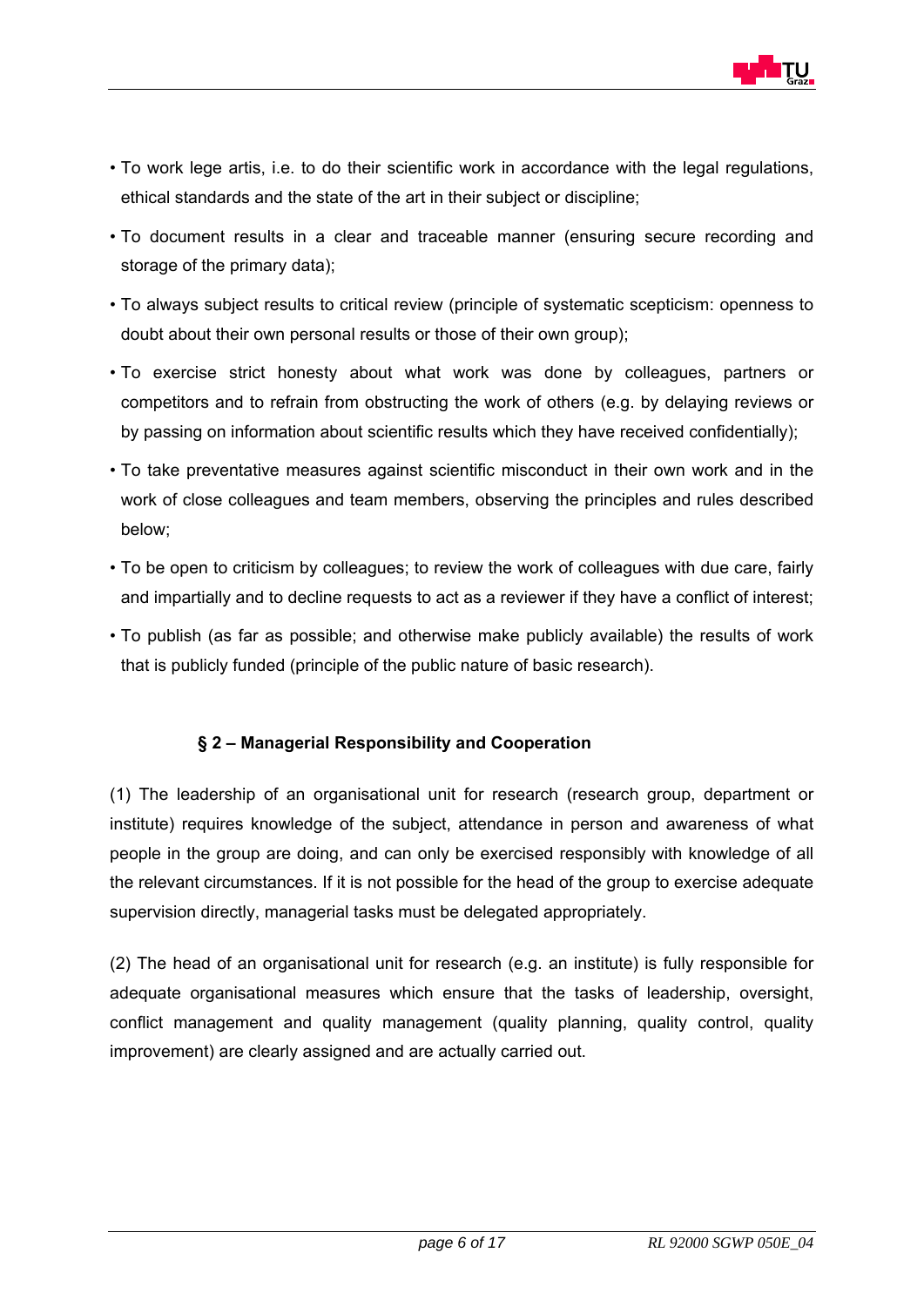

(3) Within organizational units for research (research groups, departments, institutes), cooperative work practices must be structured so that individual researchers share the results they obtain in specialized work with other members of the group, ensuring that the results are open to discussion and criticism and the group maintains an up-to-date collective knowledge of work in progress. In doing this, it must be ensured that hierarchical relationships do not impede the mutual communication of results, but also that the attribution of individual pieces of work to the people who performed them is not obscured. Correct handling of these issues is of great importance in training research students and junior researchers to work independently. Each individual has the responsibility to support the mutual review of results by making their own results known to their colleagues.

### **§ 3 – Supervision of Students and Junior Researchers**

(1) In all organizational units for research (research groups, departments, institutes) it must be ensured that students working on their seminar papers and Bachelor's theses, as well as researchers in training, in particular students for 'Diplom' degrees, doctoral students, research assistants, the more junior postdoctoral researchers, and candidates for habilitation are provided with adequate supervision and that they are assigned a primary supervisor who is sufficiently available for consultation.

(2) Every university teacher is called upon to integrate topics related to good scientific practice and the problems associated with scientific misconduct into their regular teaching curriculum and their supervisory activities, in such a way as to help the students develop an understanding of the issues and an attitude of professional responsibility.

#### **§ 4 – Preservation and Archiving of Fundamental Data**

Unless provided otherwise by law, data that form the basis of scientific publications must be preserved and archived securely on durable media in the institution in which they were generated, for at least 10 years, insofar as this is feasible and reasonable. As far as the applicable statutory regulations and the resources of the institution allow, the experimental materials used to obtain the primary data, the primary records of the work, and all other relevant documentation should be preserved for the same period of time.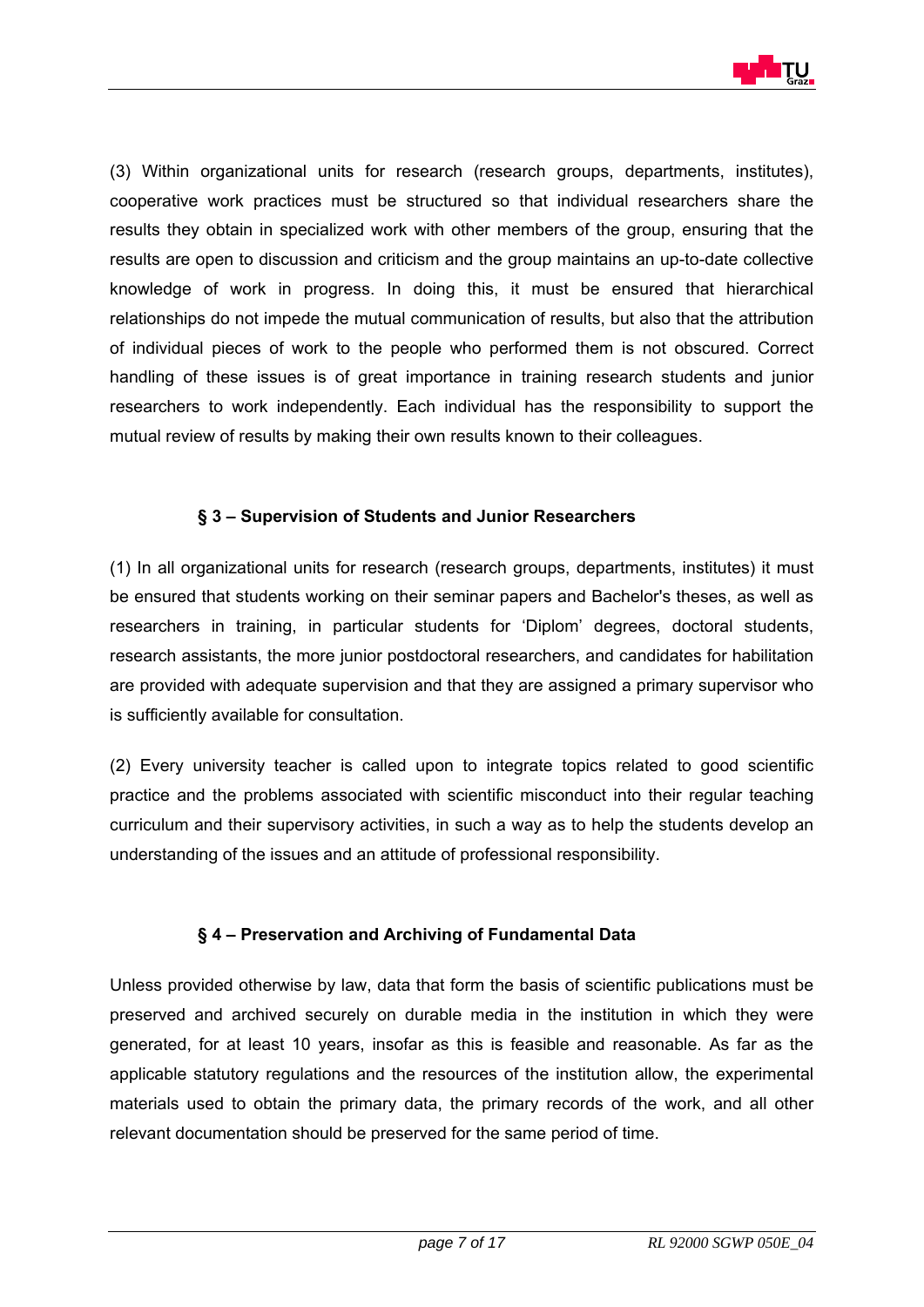

### **§ 5 – Scientific Publications**

 (1) Published reports of new scientific results must, as the most important medium for communication of research results, describe the results and the methods used fully and in sufficient detail for the work to be reproduced. Prior work by the authors and by other researchers must be detailed in full and correctly referred to. The usual international rules for citation and identification of material reproduced from other works must be observed exactly (see Appendix).

Results already published should be repeated only to the extent necessary for readers to understand their connection to the work in question. Results that support the conclusions of the paper and results that contradict the conclusions should both be reported.

Results known to the author that contradict the conclusions of the paper must always be reported.

(2) If multiple researchers make significant original contributions to a work of research or to a publication of the results of a project (so that they qualify as originators, inventors or authors (Urheber) as defined in Austrian intellectual property law), they always bear collective responsibility for the content of the work or the publication. Only persons who individually make significant contributions to the design of the study or experiments, to the collection, analysis and interpretation of data or to the writing of the manuscript, and who consent to the publication may be named as coauthors. As far as it is feasible given the nature and scope of the research and the number of coauthors, it should be indicated which parts of the work were performed by which authors.

(3) So-called 'honorary authorships' are not allowable. Support by third parties should be recognized in the form of acknowledgements.

(4) Publications on the Internet and the use of Internet sources are subject to the same rules as other publications and sources.

### **§ 6 – Plagiarism and Ghostwriting**

 (1) An instance of plagiarism definitely exists in any case in which someone incorporates texts, content or ideas of other authors into their own work and represents them as their own work. This means, in particular, the appropriation and use of text passages, thoughts, hypotheses, results or data by direct copying, paraphrasing or translation without correctly identifying them as the work of other people and/or without citing the source and the name of the true author(s). (Definition of plagiarism: resolution of the plenary conference of Universities Austria, in the version valid on 24 February 2014)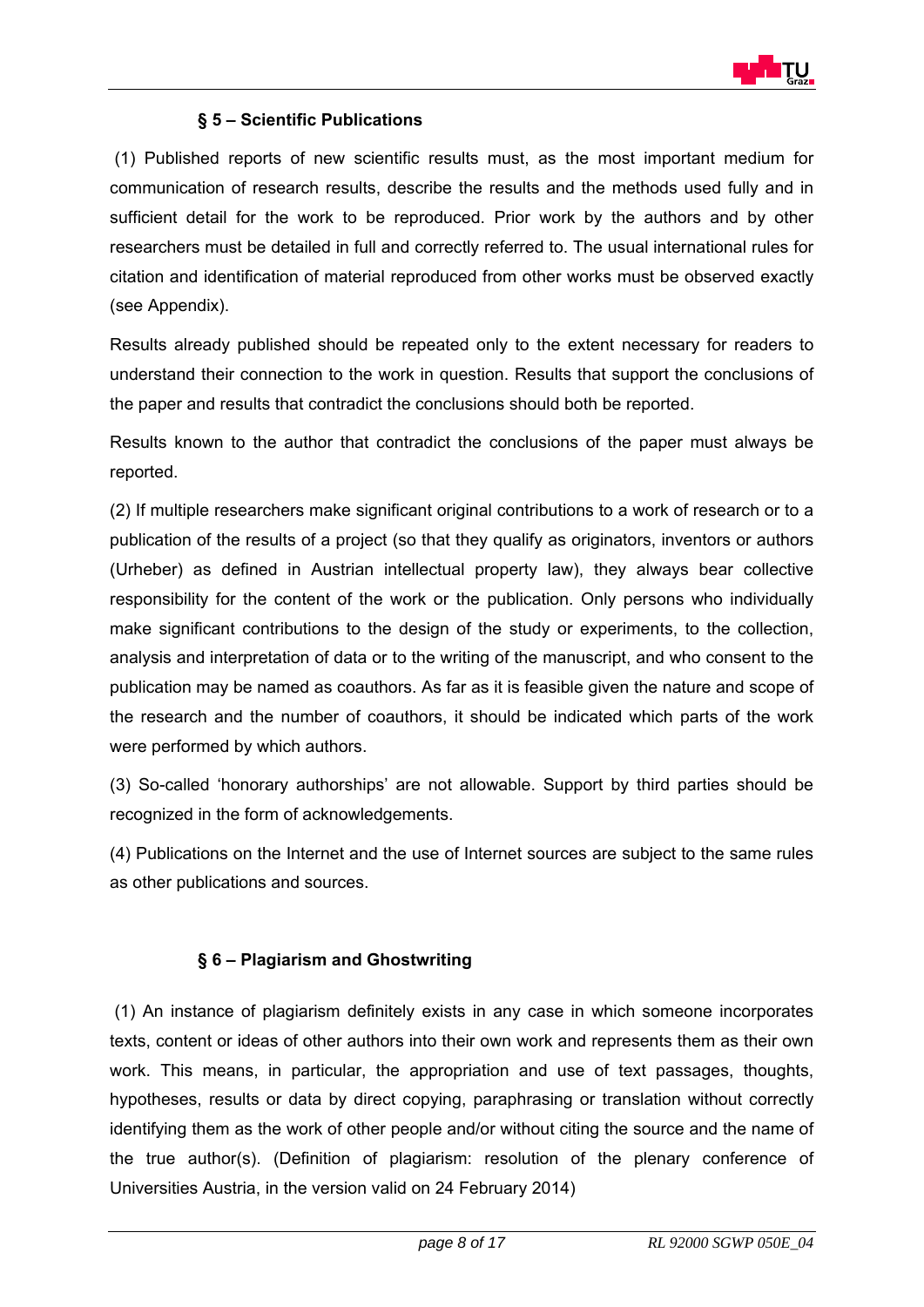

(2) We differentiate between minor and major forms of plagiarism. Minor plagiarism exists when only a small infringement of scientific or academic standards has occurred, for example, if only a few isolated sentences are copied without correct attribution. Plagiarism is to be considered major if it means that the thesis or dissertation does not constitute a sufficiently independent piece of intellectual work done by the candidate.

Major plagiarism certainly exists when large sections of the thesis or dissertation are reproduced from other works and the source(s) are either not cited at all or are cited incorrectly. The borderline between minor and major plagiarism is not hard and fast. It is the responsibility of the persons examining the thesis or dissertation to judge whether a case of plagiarism is minor or major.

(3) The writing of a scientific or academic work wholly or partly by a person other than the named author (so-called ghostwriting) also constitutes misconduct.

# **§ 7 – Plagiarism Testing of Seminar Papers, Bachelor's Theses, Higher Degree Theses and Habilitation Theses**

(1) For seminar papers and Bachelor's theses, it is recommended that plagiarism testing be carried out by the person responsible for grading and/or examining the work.

(2) Higher degree theses are defined for the purposes of these Guidelines as theses for the 'Diplom' degree, for research Master's and taught Master's degrees, and doctoral theses.

(3) Higher degree theses must be subjected without exception both to ongoing antiplagiarism testing and a final anti-plagiarism test by the persons responsible for examining the theses. The mandatory testing of the final machine-readable version of the thesis or dissertation after it has been uploaded in electronic form, using such anti-plagiarism software as may be in regular use at TU Graz, is a supplementary measure to the substantive and formal evaluation of the work by the supervisor(s) and examiner(s). This software-based plagiarism test is mandatory regardless of whether an exclusion from use of the thesis pursuant to Section 86 subsection 2 of the Austrian Universities Act; § 86 Abs 2 UG) exists or the candidate intends to apply for such an exclusion (see Appendix).

The results of the plagiarism test must be signed by the persons who examine every thesis. The signed certificate (see Appendix) must be submitted with the thesis.

(4) In the case of 'Habilitation' theses, the software-based plagiarism test is performed by the Rectorate. The resulting plagiarism report is provided to the 'Habilitation' examination committee.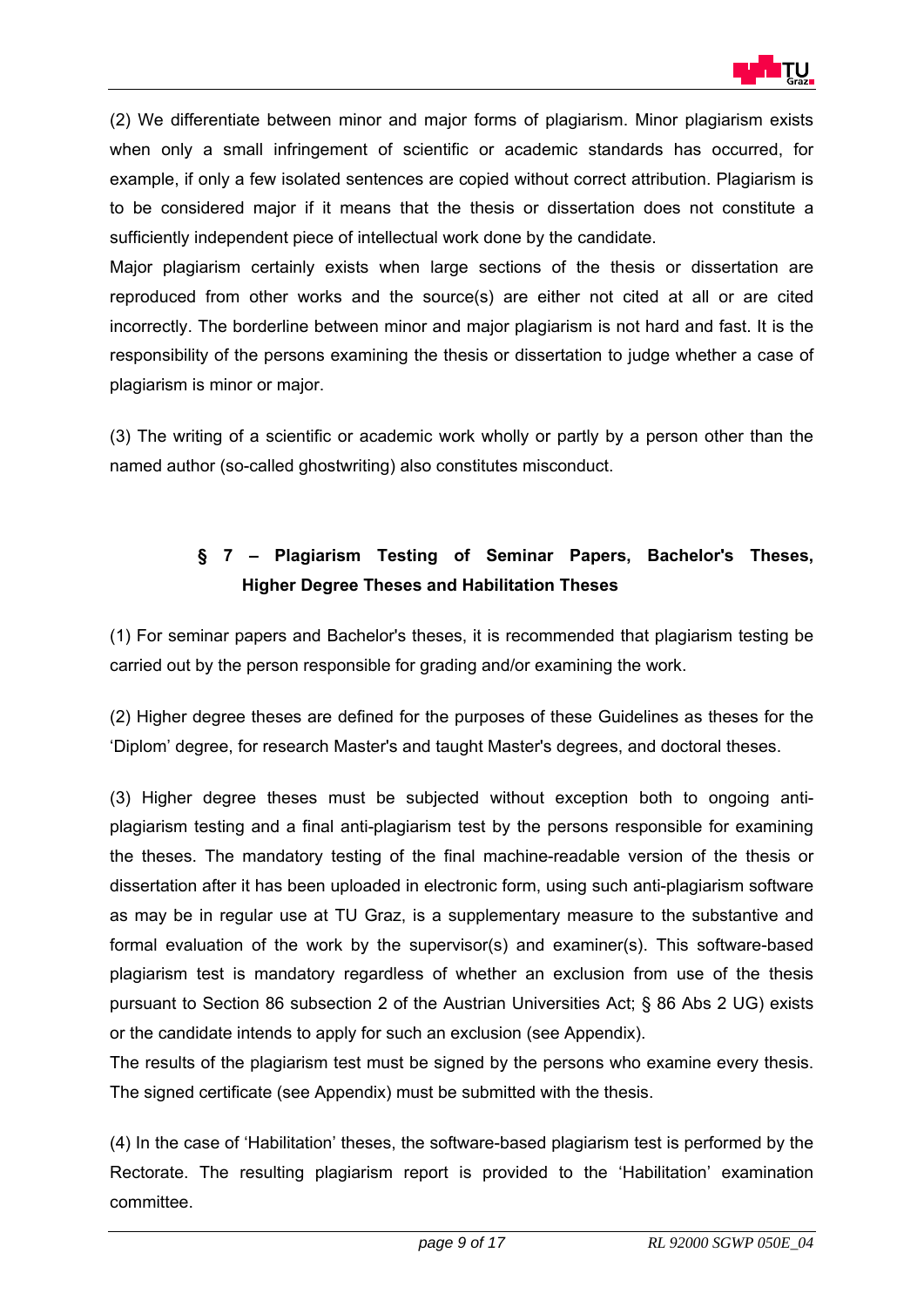

# **§ 8 – Commission for Scientific Integrity and Ethics for Cases of Suspected Scientific Misconduct**

(1) TU Graz has set up a 'Commission for Scientific Integrity and Ethics for Cases of Suspected Scientific Misconduct' as a consultative body to deal with disputes related to good scientific practice (hereinafter referred to as 'the commission'). The commission has the task of being available to the members of TU Graz, in particular persons who are involved in cases of suspected misconduct and the Rectorate, to receive communications on such matters and give advice confidentially.

The commission will carry out the university's internal investigation of suspected scientific misconduct and will make a determination as to whether actual misconduct has occurred.

(2) Procedure: The commission shall initiate proceedings in a case in response to a request of a member of the Rectorate or a report by a current or former member of TU Graz, to the effect that a specific suspicion of misconduct on the part of a member of the university has come to their knowledge.

If necessary, the commission may consult with or may commission reviews from outside experts.

The commission shall ensure that the proceedings and investigations are carried out speedily.

An application to reopen proceedings in a case that has been concluded or discontinued may only be admitted if new facts or evidence are presented which would have been likely to lead to a different decision of the commission in the case.

(3) Composition of the commission: The commission consists of twelve members. The dean of each faculty shall nominate one or more potential members from their faculty. The Task Force for Equal Opportunities shall also nominate one or more researchers. From the nominees, the Rector shall appoint one member of academic staff from each faculty and one of the nominees of the Task Force for Equal Opportunities. Other members of the commission are the Vice-Rector for Research, the chairperson of the Senate, one member of the works council for academic staff, and the chairperson of the commission.

Only professors experienced in scientific research are eligible to be chairperson of the commission. The chairperson may not be a member of TU Graz and shall be appointed by the Rector. The chairperson of the commission is appointed by the Rector for the period of office of the Rectorate. The period of office the other members of the commission shall be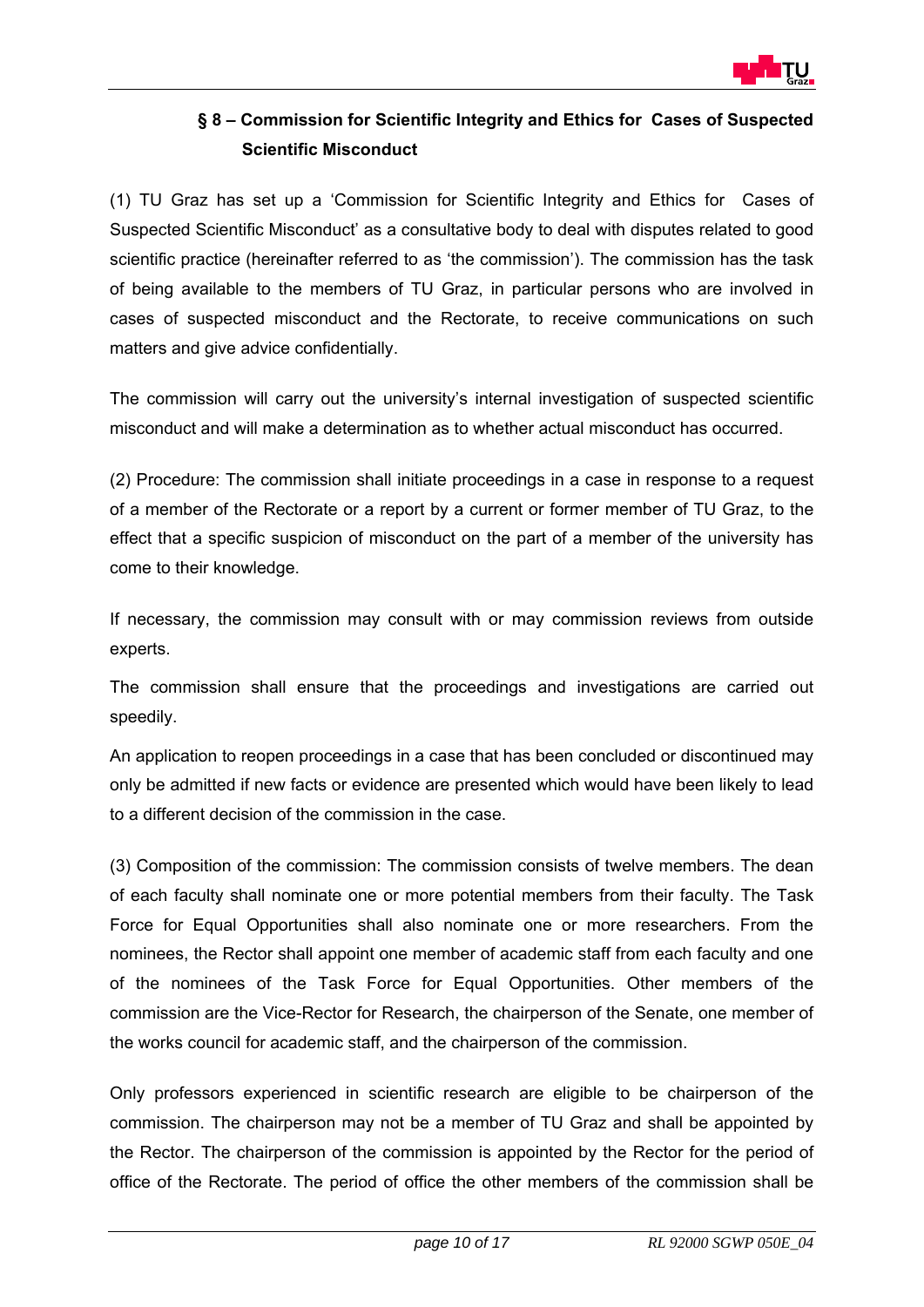

same as that of the chairperson. Members may be reappointed to serve for more than one period.

If the chairperson of the commission is unable to attend a meeting, the meeting shall be chaired by the TU Graz Vice-Rector for Research.

The members of the commission shall be appointed by the Rector and the names of the members shall be published in the Bulletin of TU Graz.

All members of the commission shall have equal voting rights. In the event of a tied vote, the chairperson shall exercise a casting vote to break the tie.

In the event that a member of the commission has a conflict of interest related to any item of business before the commission, they shall forfeit the right to vote on that business and shall also be excluded from the meeting for the deliberations on that business.

It shall be in the discretion of the chairperson or the deputy chairperson to determine whether any member has a conflict of interest with respect to an item of business.

Appointments of new members during a period of office, e.g. to replace members who have resigned, been removed from the commission for administrative reasons, been dismissed or become permanently unable to attend, shall be effective for the remaining part of the period of office and shall be made in accordance with the regular appointment procedure, the provisions of the Austrian Universities Act and the Statutes of TU Graz.

(4) Meetings: A legally qualified member of the university's legal department shall be invited to attend the meetings of the commission in an advisory capacity without voting rights. If necessary, other external experts may also be invited to participate in the meetings, without voting rights.

The quorum for the commission shall be half of the voting members; votes shall be decided by simple majority.

The meetings of the commission are not public. For the protection of all persons involved, strict confidentiality shall be observed. The same strict confidentiality shall apply to any experts and consultants invited by the commission to its meetings.

The results of the meetings shall be recorded in minutes.

For other procedural questions, the commission shall be guided by the Rules of Business of the Senate of TU Graz, with the exceptions that proxy voting and the nomination of proxies to attend meetings are not allowed.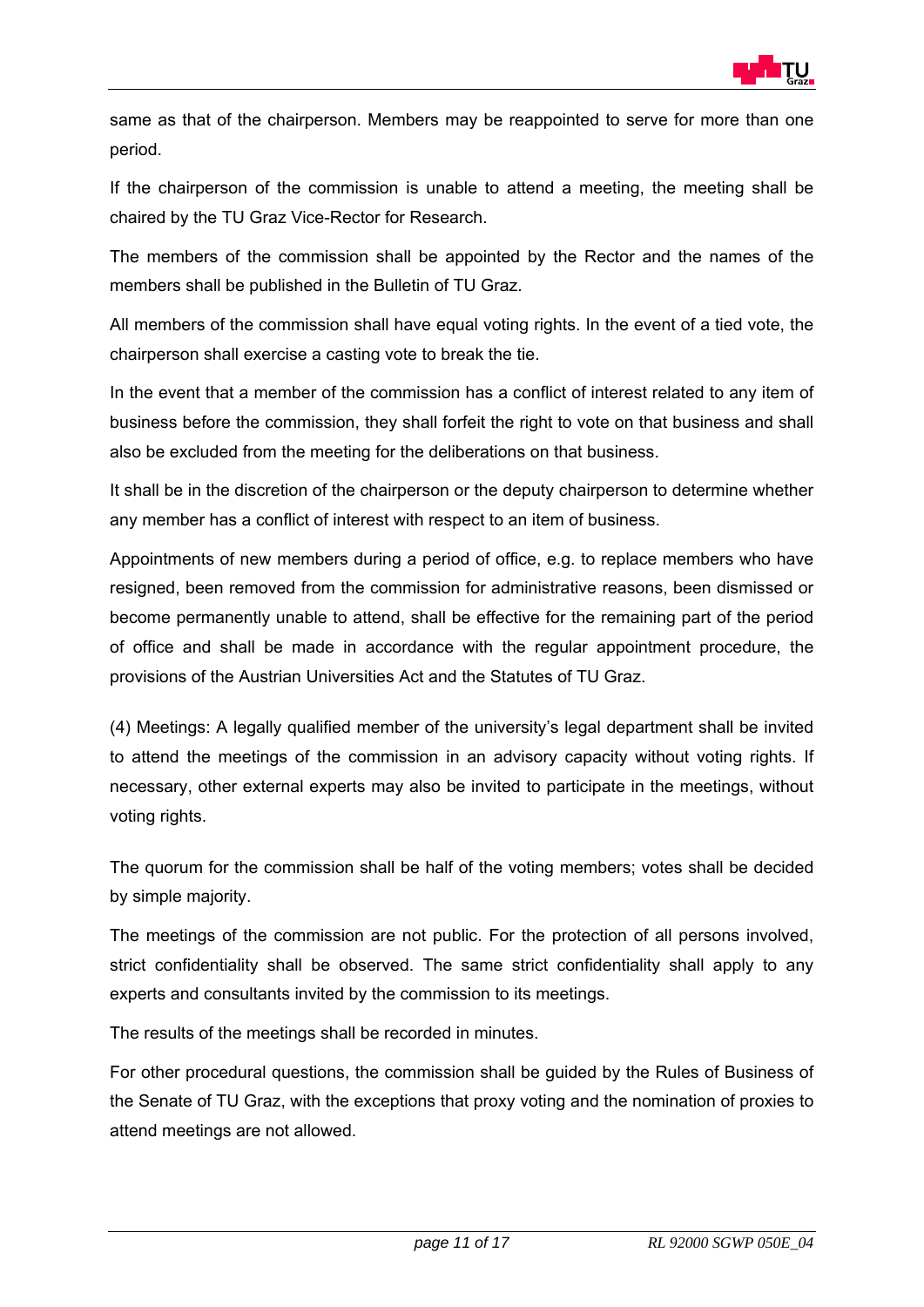

(5) Duty to report: The commission shall notify the Rector of TU Graz without delay of every case of suspected misconduct and shall submit an annual report on its activities in writing to the Rector.

In the event that the commission finds a suspected case of misconduct to be proven, it shall make a report on the results of its investigations to the Rector in writing and shall propose possible consequences. After considering the commission's proposals, the Rector shall decide what further steps to take.

If the commission is of the opinion that the suspected misconduct is not proven, it shall notify the Rector that proceedings have been discontinued. In every case, all the people involved shall be notified of the commission's decision in a manner that ensures verifiable receipt of the information.

(6) In addition, the option exists to refer the case to the Arbitration Committee in accordance with Section 43 of the Austrian Universities Act (§ 43 UG). The Arbitration Committee should call the members of the commission as expert witnesses, as appropriate.

(7) These provisions are the basis for the university's internal evaluation, investigation, arbitration or prosecution of cases of scientific misconduct. They do not take the place of other officially instituted procedures (e.g. supervisory and disciplinary procedures, proceedings at labour, civil or criminal law) and shall have no effect on the powers and activities of the office-holders responsible or on the range of procedural options afforded to the persons affected under the terms of the Statutes of TU Graz or the law.

# **§ 9 – Procedures in Cases of Suspected Scientific Misconduct and Consequences in Case of Confirmed Misconduct**

(1) If a suspicion arises that a breach of good scientific practice has occurred, this must be reported to the commission. The report must be made in writing and must include all the evidence of the suspected misconduct.

(2) If a suspicion of plagiarism or ghostwriting arises in the supervision phase (before the thesis or dissertation has been examined), the person examining the thesis can, depending on the seriousness of the case, either instruct the student to correct the work or resign as the supervisor of the thesis.

(3) If a suspicion of plagiarism or ghostwriting arises during the examination process, the following measures should be taken: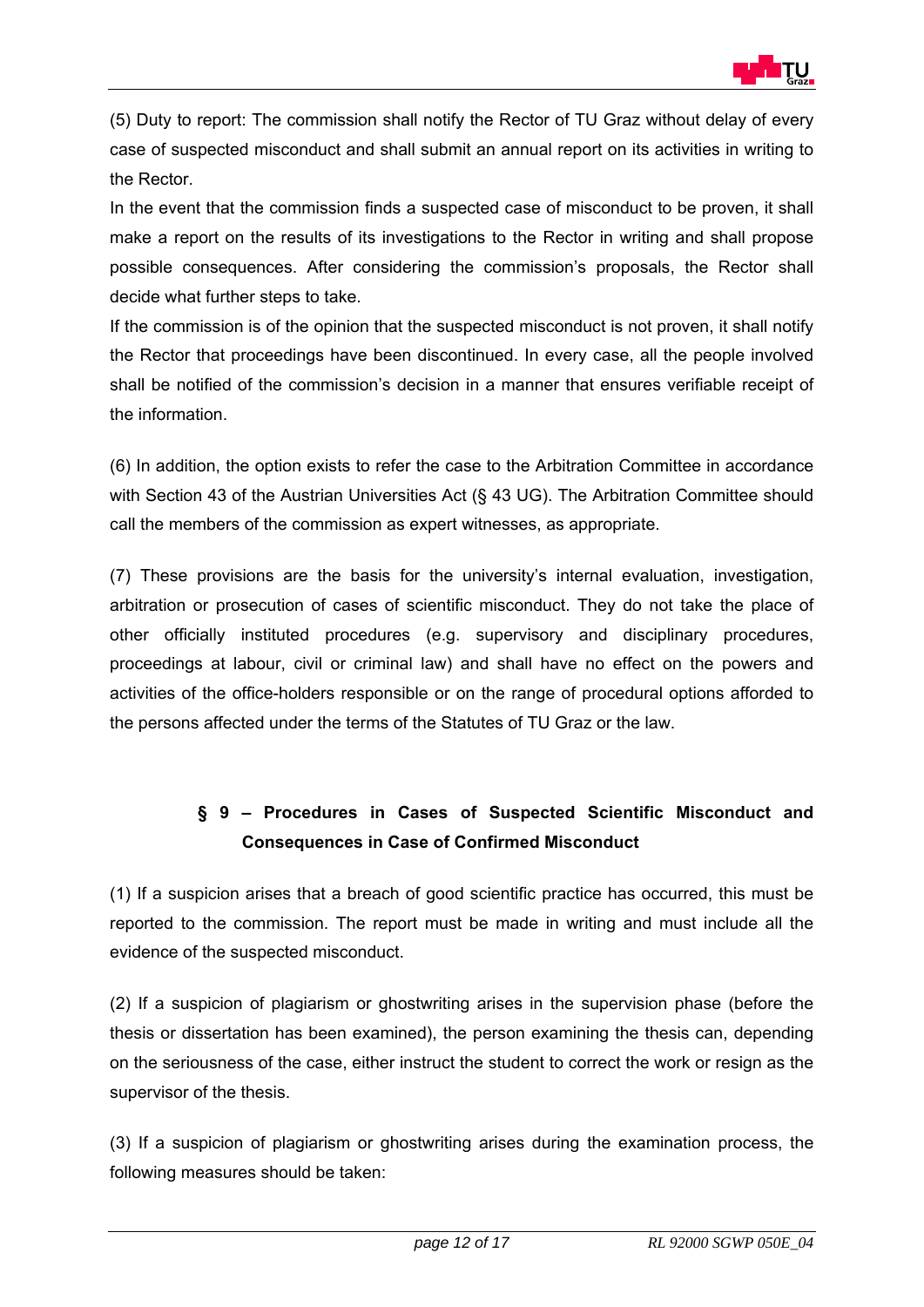

- If the instance of plagiarism is minor, the candidate should be given the opportunity to correct the work. If they do not do so satisfactorily, the thesis or dissertation must be graded as a fail.
- If the instance of plagiarism is major, the thesis or dissertation must be failed and it is in the discretion of the examining person to resign as the supervisor of the thesis.

(4) If it is discovered only after the examination of a thesis or dissertation that the work includes instances of plagiarism or was written partly or entirely by a different person than the candidate, the examination result shall be annulled by the Vice Rector for Teaching when the misconduct becomes evident, by issuing an official administrative order (Bescheid) to that effect (see Section 74 subsection 2 of the Austrian Universities Act, § 74 Abs 2 UG).

(5) If it only becomes evident after an academic degree has been awarded that the degree was obtained under false pretences by submitting work that included plagiarised content or was written partly or entirely by a different person than the candidate, the degree shall be revoked by the Vice Rector for Teaching (see Section 89 of the Austrian Universities Act, § 89 UG).

(6) If it only becomes evident after a Habilitation (venia docendi, licence to teach) has been awarded that the qualification was obtained under false pretences by submitting work that included instances of plagiarism or was written partly or entirely by a different person than the candidate, the Habilitation shall be revoked (withdrawal of the right to teach).

(7) In the event that scientific misconduct is committed by a person who is employed by TU Graz, it must also be considered whether to pursue proceedings and sanctions under general labour law and the university-specific employment regulations, up to and including disciplinary proceedings or dismissal. Possible civil actions should be considered, in particular to demand the return of unlawfully held materials, to demand that the person cease and desist from activities related to copyright<sup>1</sup>, patent or competition law, to demand repayment (e.g. of grant payments or third-party research funding), or claims for damages by TU Graz or third parties.

(8) If it is discovered that an offence has been committed which falls within the jurisdiction of public law enforcement, the Rectorate shall report the matter to the police.

(9) Insofar as it is necessary to safeguard trust in the honesty of scientific work, in particular to protect the interests of third parties; to remedy damage to scientific reputations; to prevent consequential damage, or if it is in the public interest, third parties affected by the case and, if necessary, also the public news media shall be informed of the outcome of the formal investigative proceedings and of further measures being taken.

<sup>1</sup> 1 Austrian Urheberrecht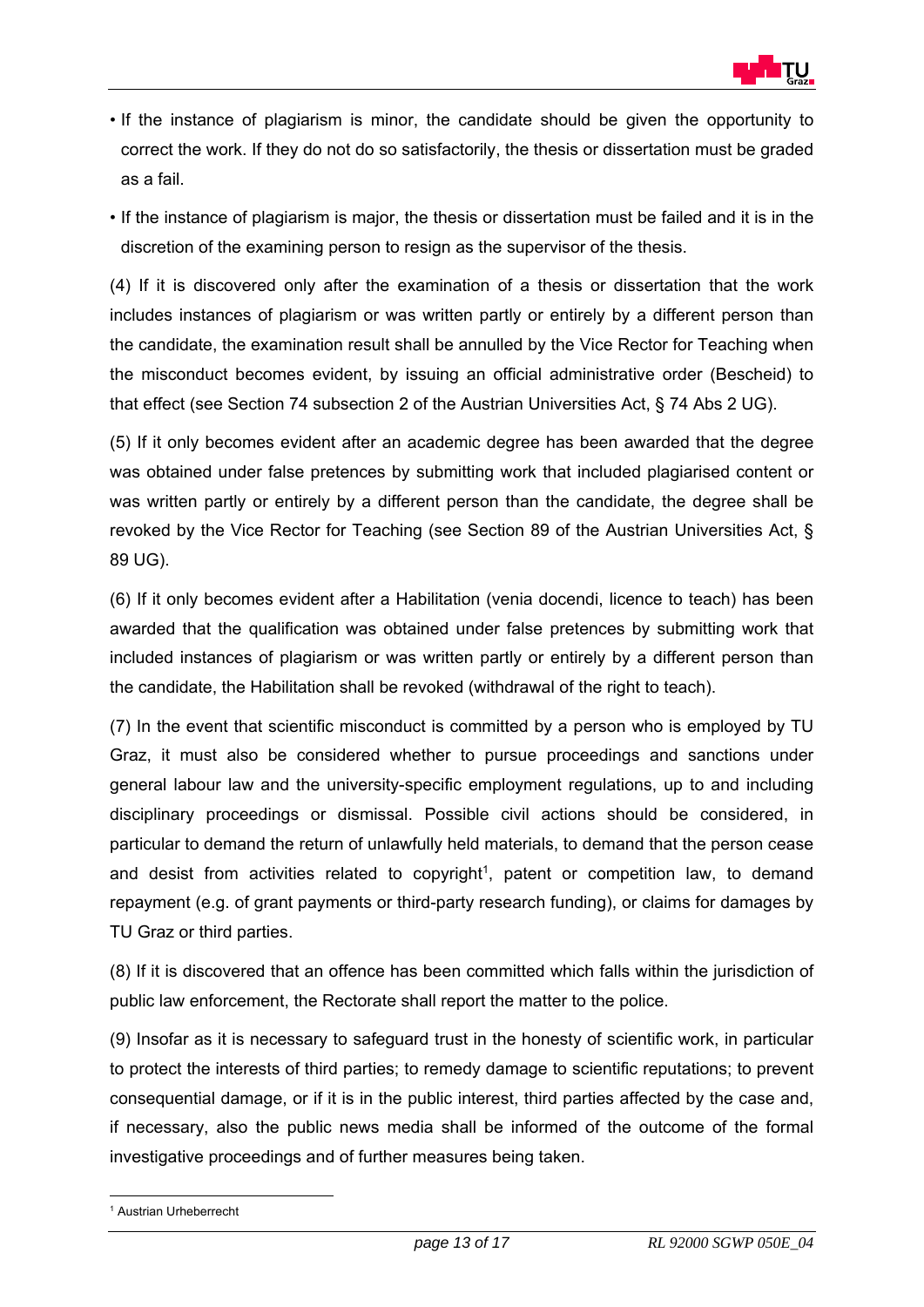

# **Appendix**

### **BEHAVIOURS CONSIDERED TO BE SCIENTIFIC MISCONDUCT**

The types of misconduct listed below are not intended to be an exhaustive list, but rather a set of examples of the most important categories of misconduct.

#### **False representation:**

- 1. Invention of data;
- 2. Distortion of data, e.g. by
	- a) selection and exclusion of undesired results, without disclosing this procedure, or b) manipulation of an image or figure;
- 3. Making false representations in an application for employment or for research funding (including false representations as to the medium in which work is published or about work allegedly accepted for publication);

#### **Infringement of intellectual property rights:**

- 1. In respect of works created by other persons and protected by copyright\*2, or significant scientific discoveries, hypotheses, theories or research methodologies made or developed by other persons:
	- a) unauthorized use without disclosing, or in a manner that conceals, the true authorship by another person (incorrect or incomplete quotation, no citation of the source, plagiarism),
	- b) unfair exploitation of research methodologies and ideas, especially if the knowledge of these was obtained in the role of a reviewer or referee (theft of ideas, plagiarism of ideas),
	- c) claiming or accepting coauthorship without having made a significant personal contribution to the work;
	- d) misrepresentation of the content;
	- e) unauthorized publication and unauthorized dissemination to third parties of works, results, hypotheses, theories or research methodologies that have not yet been published
- 2. Naming a person as coauthor without their consent;

1

<sup>2</sup> Austrian Urheberrecht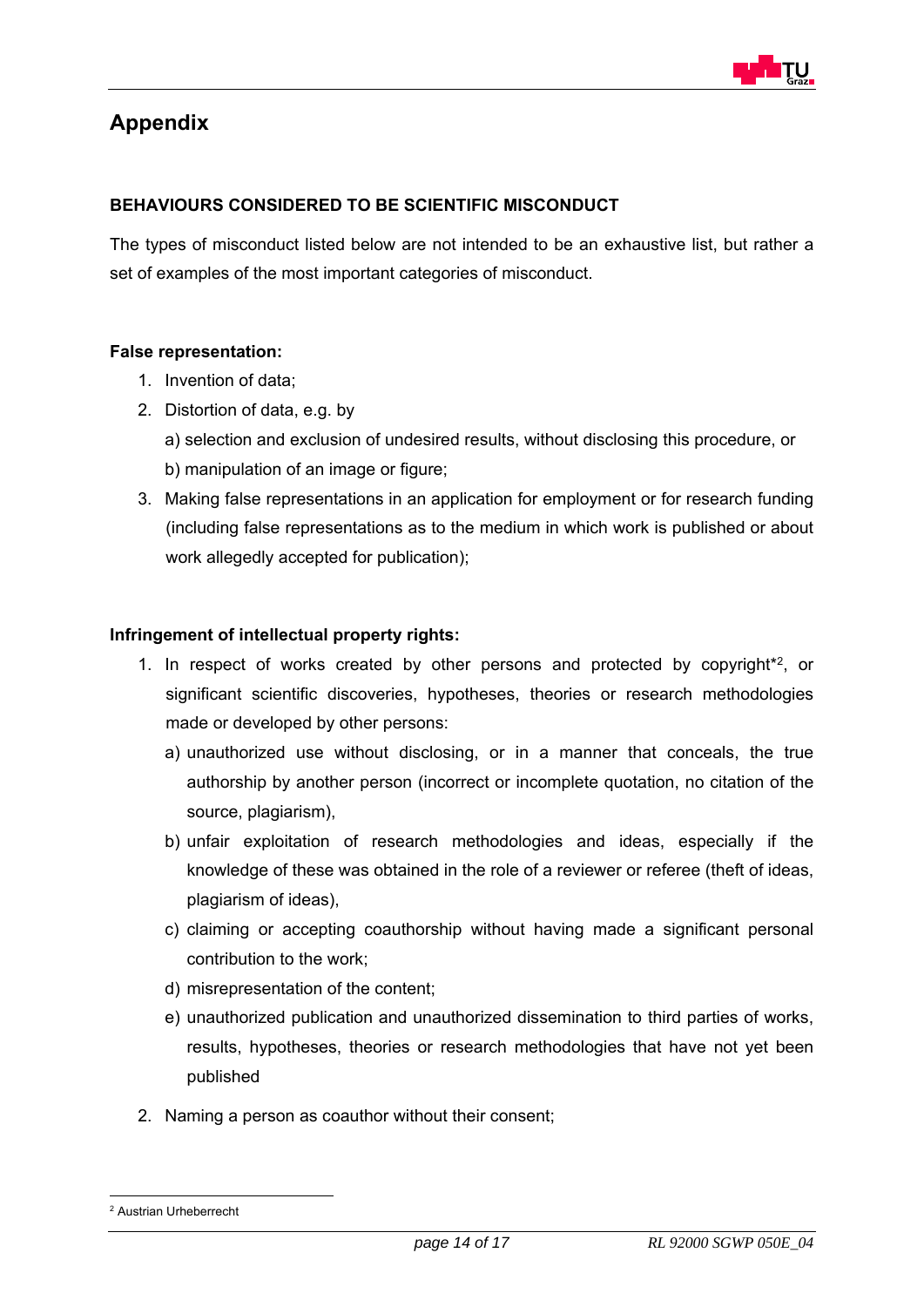

#### **Interference with the work of other researchers:**

- 1. Sabotage of research work (including damage to or destruction of experimental systems, apparatus, instruments, documents, hardware, software chemicals or other things that another person needs in order to perform an experiment);
- 2. Deletion or destruction of primary data, to the extent that this contravenes statutory regulations, generally accepted subject-specific principles of scientific work or Section 4 of the Principles of TU Graz;
- 3. Delaying the provision of a requested review.

### **Complicity:**

Complicity in scientific misconduct may result from the following factors, among others:

- 1. Active involvement in the misconduct of other persons;
- 2. Knowledge of false representation committed by other persons;
- 3. Coauthorship in publications that contain manipulated content;
- 4. Grossly negligent supervision. Neglect of duties of oversight or guidance (§ 3 of these Guidelines).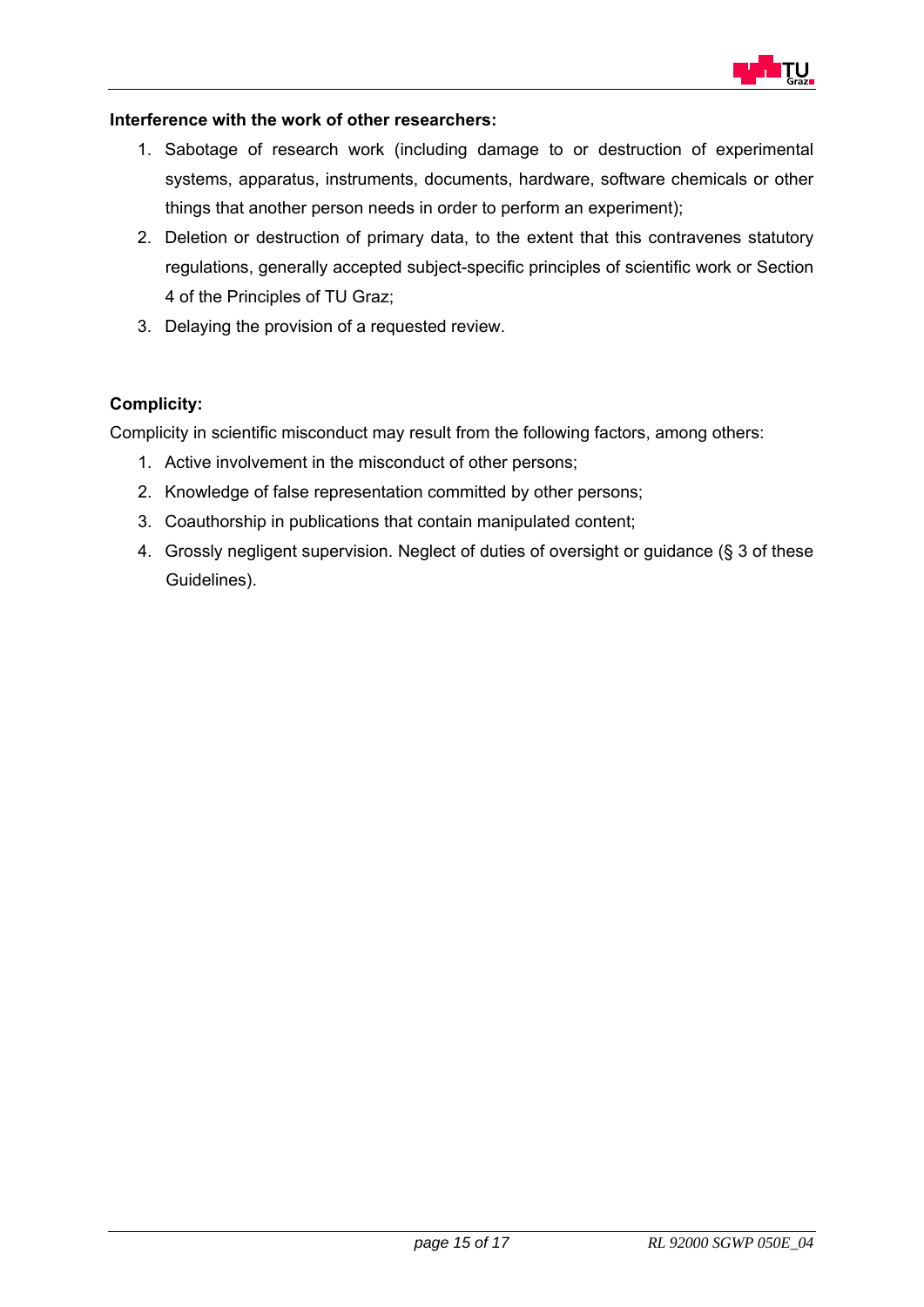

#### **GUIDELINES FOR CORRECT CITATION**

Different scientific disciplines use somewhat different sets of citation rules. All of these rules enable the type of quotation or the source to be indicated clearly. They make it easier to work with texts and help readers evaluate the quality of a text and its significance. Whether the sources are given in footnotes (in long or short form), in endnotes or in short form within the text is generally a matter of the prevailing conventions in the specific discipline. To prevent errors and misunderstandings, TU Graz recommends the following citation rules (short summary):

Basic rules for quotations in the text:

- Quotations must be put in double inverted commas/quotation marks
- Quotations within quotations are marked with single inverted commas
- Omitted words and sentences are marked with an ellipsis contained in square brackets […]
- Quotations must be reproduced with the exact wording of the source and must not be presented in a way that distorts their meaning in the original context.
- Long quotations (three lines of text or more) must be indented from the left margin.
- The source of the quotation must be given correctly and in a uniform style in the list of references (see below).
- Every effort must be made to quote the original source. If it is necessary to use a quotation from a secondary source, the reference must be presented as "[original source/author] as quoted in [reference]".
- Quotation of long passages of text should be avoided unless absolutely necessary.

In references, the sources must be identified by giving the last name of the author, the year of publication, and the page number, all enclosed in square brackets within the main text (Harvard citation style). Indirect references (reformulation of content from the original) should be recognizable as such, e.g. by using "see" before the reference.\*\*\*\* The full bibliographic information is then given in the list of references or sources.

The bibliographic information includes:

- o For books: The first and last names of the authors, title, edition number (except for first edition), place and year of publication, page number(s)
- o Chapters in multi-author books: name of the chapter author, title of the chapter, the word "in" followed by a colon, editor of the book, the name of the book, edition number (except for first edition), place and year of publication, page number(s)
- $\circ$  Articles in journals: name of the author of the article, title of the article, the word  $\sin^n$ followed by a colon, name of the journal, year, volume number or month, page number(s)
- o Online sources: references to online sources in scientific texts should be used as rarely as possible, for reasons of long-term traceability. However, if they are used, they should be treated in the same way as conventional sources. In addition to the exact specification of the source (e.g. URL), the retrieval date should be stated.

The recommendations given here are **only a brief summary** of the most essential citation rules. For specific questions, please consult relevant literature on academic writing and your supervisor.